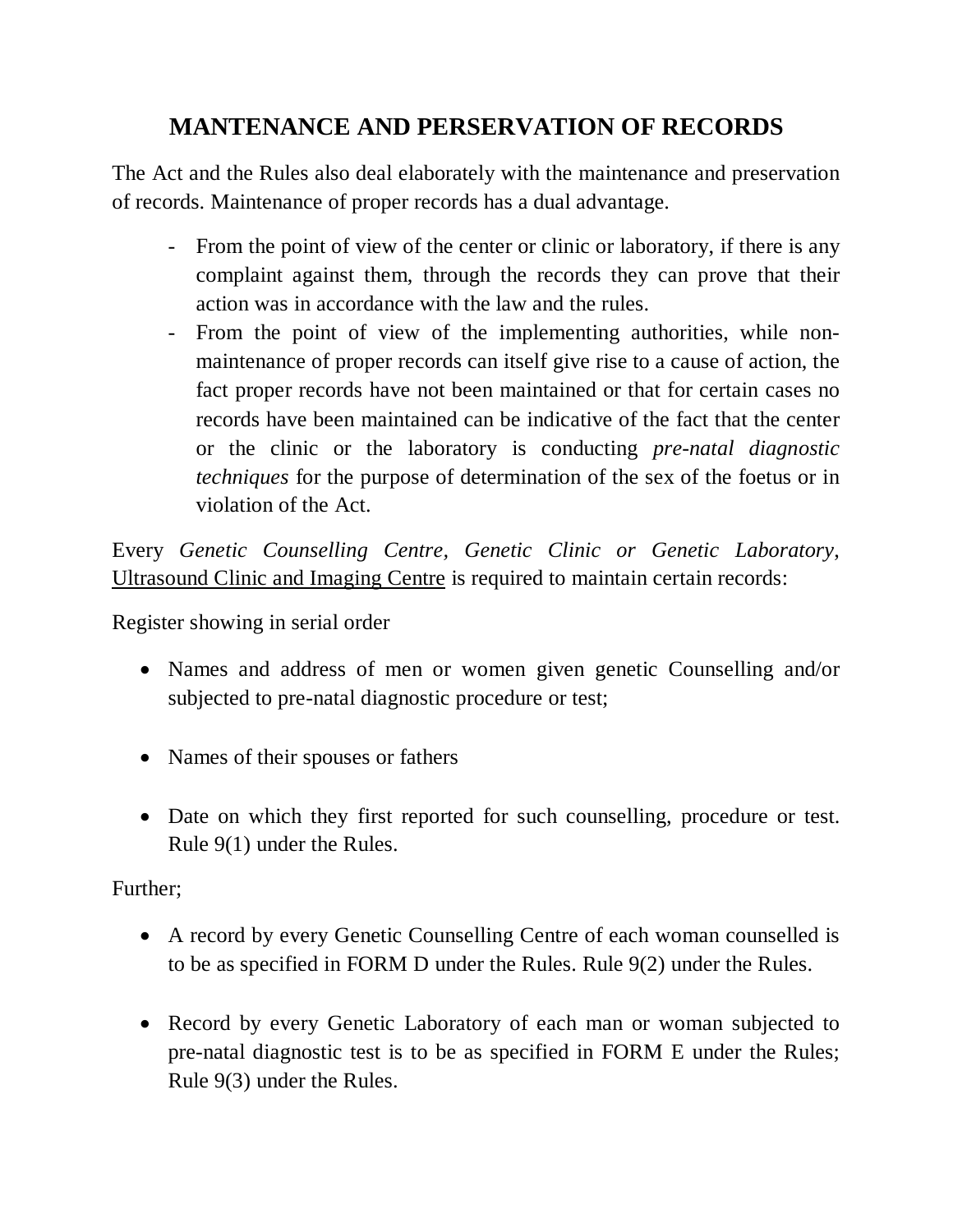• Record by every Genetic Clinic of each man or woman subjected to prenatal diagnostic procedure is to be as specified in FORM F under the Rules, Rule 9(4) under the Rules.

The other kinds of records include:

- Case records
- Forms of consent
- Laboratory results
- Microscopic pictures
- Sonographic plates or sliders
- Recommendations and letters

A person conducting ultrasonography on a pregnant woman shall keen complete record thereof in the clinic in such manner as may be prescribed and if any deficiency or accuracy is found in the same that would be treated as a contravention of provisions of section 5 or section 6 unless contrary is proved by the person conducting the ultrasonography. Proviso to Section 4(3) of the Act.

Moreover every *Genetic Counselling Centre, Genetic Laboratory, Genetic Clinic, Ultrasound Clinic and Imaging Centre* shall send a complete report in respect of all pre-conception or pregnancy related procedures/techniques/tests conducted by them in respect of each month by  $5<sup>th</sup>$  day of the following month to the concerned Appropriate Authority. Rule 9(8) under the amended PNDT Rules.

There records are required to be maintained for a period of 2 years Section 29(1) of the Act from the date of completion of counselling, *pre-natal diagnostic procedure or pre-natal diagnostic test or pre-natal diagnostic test* or in the event of any legal proceeding, till the final disposal of the legal proceeding. Proviso to Section 29(1) of the Act read with Rule 6 under the Rules.

In case the records are maintained on computer or other electronic equipment, a printed copy of the record is required to be taken and preserved after authentication by a person responsible for such record. Rule 9(7) under the Rules.